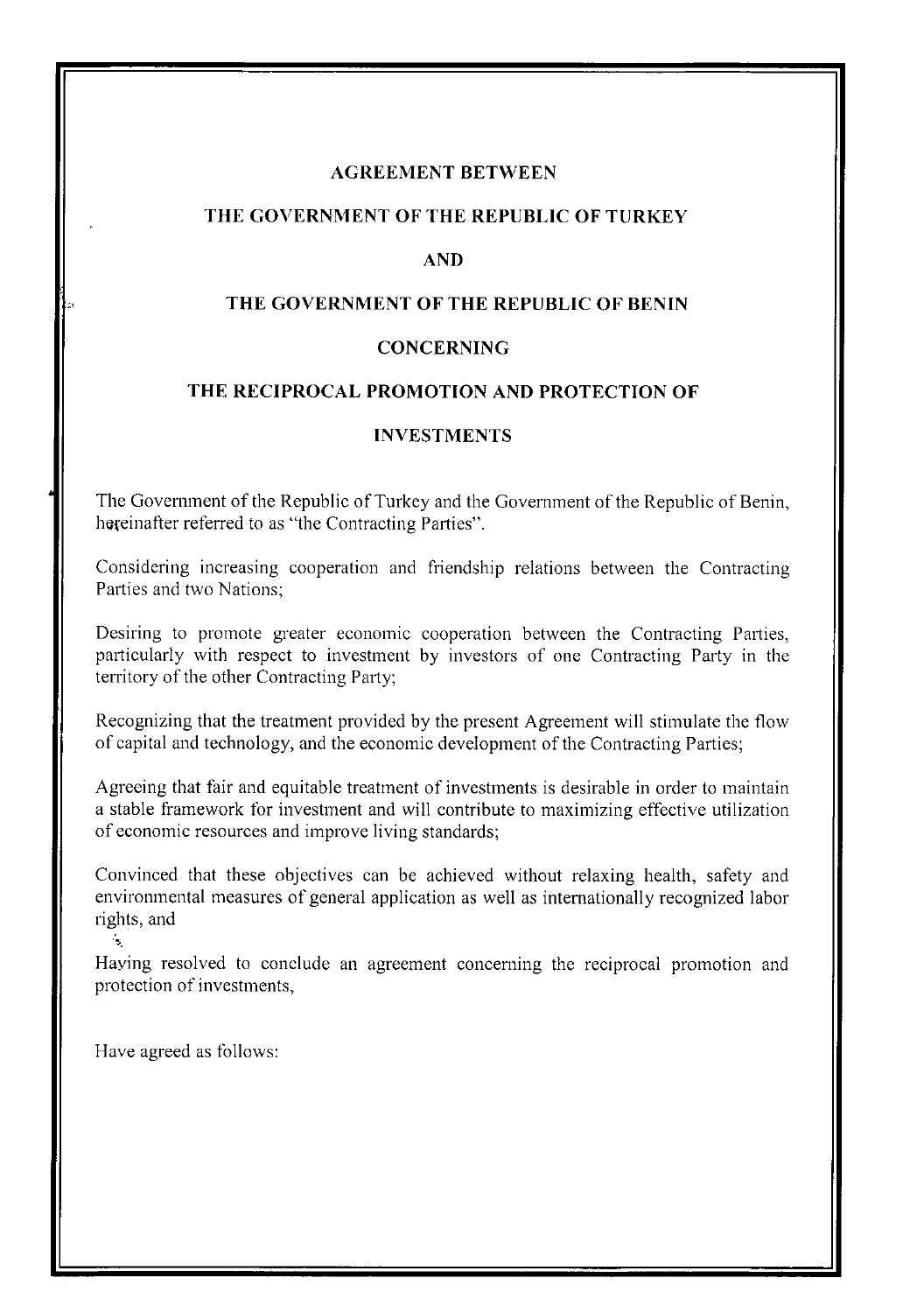# **ARTICLE 1 Definitions**

For the purpose of this Agreement;

1. The tenn "investment" means every kind of asset, owned or controlled directly by the "investor" of a Contracting Party, connected with business activities, acquired for the purpose of establishing lasting economic relations in the territory of the other Contracting Party in conformity with its laws and regulations, and shall include in particular, but not exclusively:

(a) movable and immovable property, as well as any other rights as mortgages, liens, pledges and any other similar rights as defined in conformity with the laws and regulations of the Contracting Party in whose territory the property is situated,

(b) reinvested returns, claims to money or any other rights having financial value related to an investment;

 $\mathcal{L}(\mathbf{c})$  shares, stocks or any other form of participation in companies;

( d) industrial and intellectual property rights, in particular patents, industrial designs, technical processes, as well as trademarks, goodwill and know-how;

(e) business concessions conferred by law or by contract, including concessions related to natural resources;

provided that such investments are not in the nature of acquisition of shares or voting power amounting to, or representing of, less than ten (10) percent of a company through stock exchanges which shall not be covered by this Agreement.

2. The tenn "investor" means:

(a) natural persons having the nationality of a Contracting Party according to its laws,

(b) companies, corporations, firms, business partnerships, incorporated or constituted under the law in force of a Contracting Party, whether it is privately or governmentally owned or controlled, and having their registered offices together with substantial 'business activities in the territory of that Contracting Party,

who have made an investment in the territory of the other Contracting Party.

3. The tenn "returns" means the amounts yielded by an investment and includes in particular, though not exclusively, profit, interest, capital gains, royalties, fees and dividends.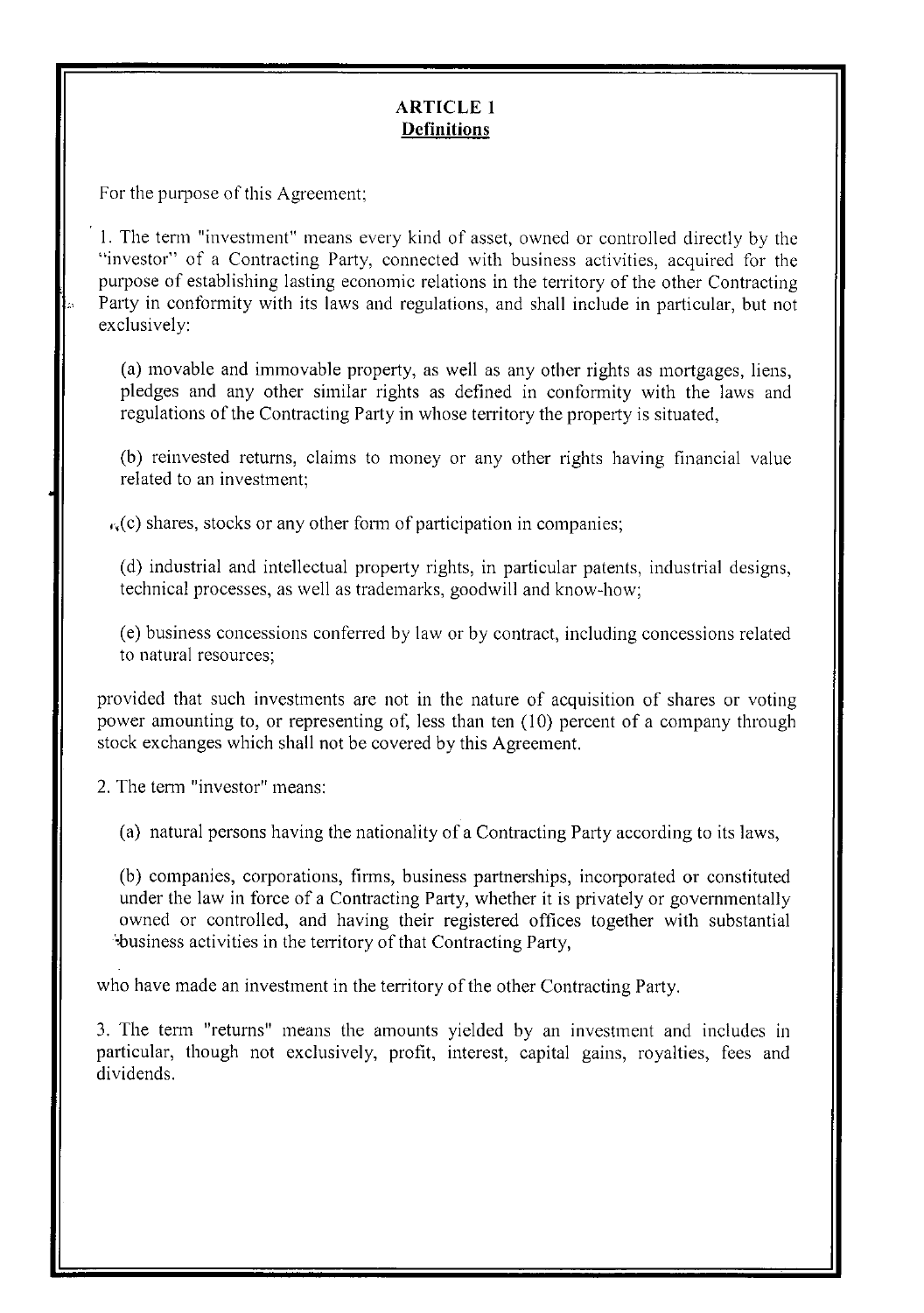4. The term "territory" means; the land territory, internal waters, the territorial sea and the airspace above them, as well as the maritime areas over which each Contracting Party has sovereign rights or jurisdiction for the purpose of exploration, exploitation and . preservation of natural resources whether living or non-living, pursuant to international law.

5. The term "freely convertible currency" means a convertible currency as classified as freely usable by the International Monetary Fund or any currency that is widely traded in international foreign exchange markets.

6. The tenn "without delay" shall mean any time limit which is normally required to complete the formalities necessary for the transfers of payments. Such time limit shall run from the date when the transfer request has been submitted and shall under no circumstance exceed one month.

# **ARTICLE 2 Scope of Application**

This Agreement shall apply to investments in the territory of one Contracting Party, made in accordance with its national laws and regulations, by investors of the other Contracting Party, whether prior to, or after the entry into force of the present Agreement. However, this Agreement shall not apply to any disputes that have arisen before its entry into force.

# **ARTICLE 3 Promotion and Protection of Investments**

1. Subject to its laws and regulations, each Contracting Party shall in its territory promote as far as possible investments by investors of the other Contracting Party.

2. Investments of investors of each Contracting Party shall at all times be accorded treatment in accordance with international law minimum standard of treatment, including fair and equitable treatment and full protection and security in the territory of the other Contracting Party. Neither Contracting Party shall in any way impair the management, maintenance, use, operation, enjoyment, extension, sale, liquidation or disposal of such investments by unreasonable or discriminatory measures.

r.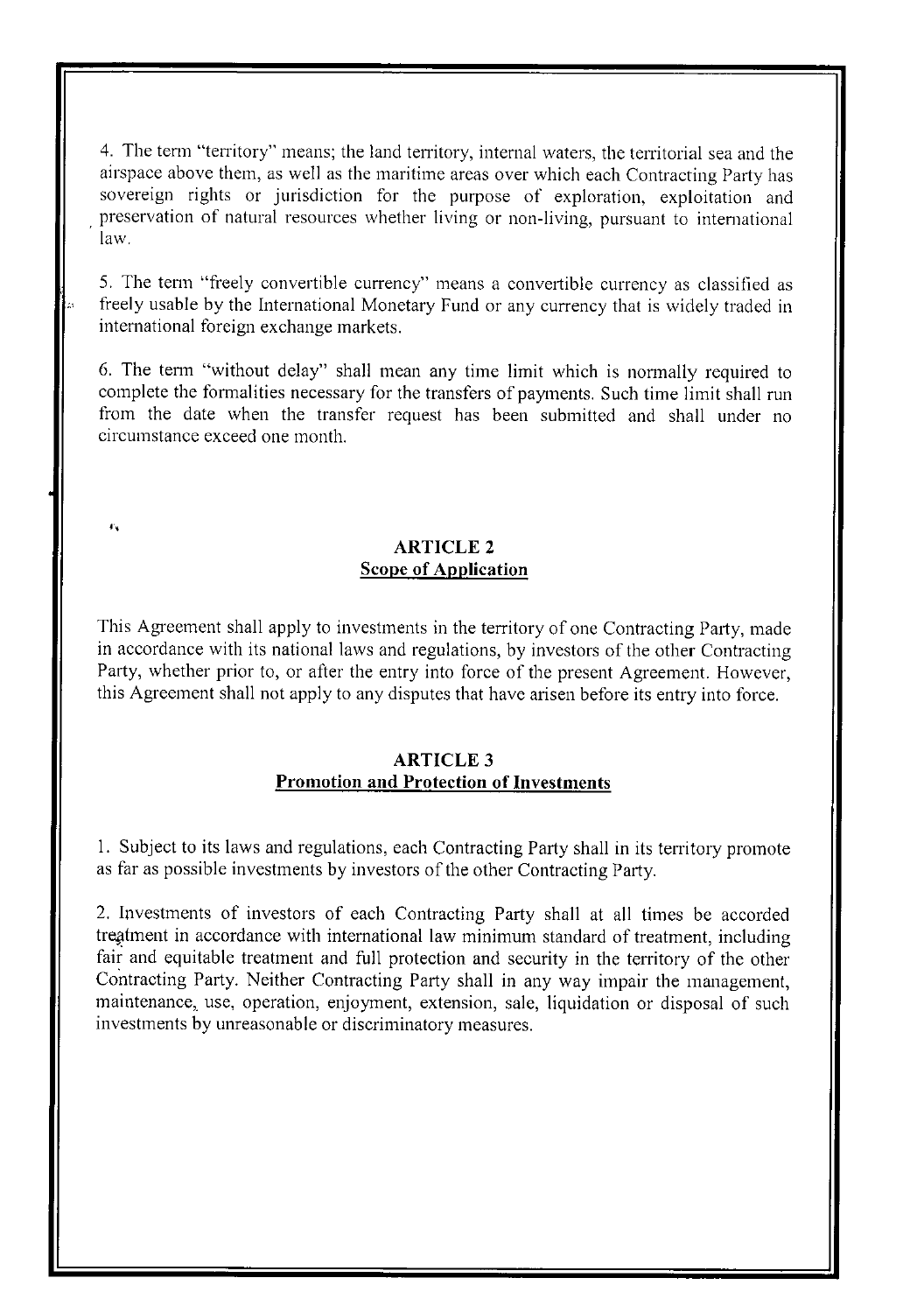## **ARTICLE 4 Treatment of Investments**

1. Each Contracting Party shall admit in its territory investments on a basis no less favourable than that accorded in like circumstances to investments of investors of any third State, within the framework of its laws and regulations.

2. Each Contracting Party shall accord to these investments, once established, treatment no less favourable than that accorded in like circumstances to investments of its investors or to investments of investors of any third State, whichever is the most favourable, as regards the management, maintenance, use, operation, enjoyment, extension, sale, liquidation or disposal of the investment.

3. The Contracting Parties shall within the framework of their national legislation give favorable consideration to applications for the entry and sojourn of nationals of either Contracting Party who wish to enter the territory of the other Contracting Party in connection with the making and carrying through of an investment.

4.,(a) The Provisions of this Article shall not be construed so as to oblige one Contracting Party to extend to the investors of the other Contracting Party the benefit of any treatment, preference or privilege which may be extended by the former Contracting Party by virtue of any international agreement or arrangement relating wholly or mainly to taxation.

(b) The non-discrimination, national treatment and most-favored nation treatment provisions of this Agreement shall not apply to all actual or future advantages accorded by either Contracting Party by virtue of its membership of, or association with a customs, economic or monetary union, a common market or a free trade area; to nationals or companies of its own, of Member States of such union, common market or free trade area, or of any other third State.

(c) Paragraphs (I) and (2) of this Article shall not apply in respect of dispute settlement provisions between an investor and the hosting Contracting Party laid down simultaneously by this Agreement and by another similar international agreement to which one of the Contracting Parties is signatory.

( d) The provisions of Articles 3 and 4 of this Agreement shall not oblige the host Contracting Party to accord investments of investors of the other Contracting Party the same treatment that it accords to investments of its own investors with regard to acquisition of land, real estates, and real rights thereof.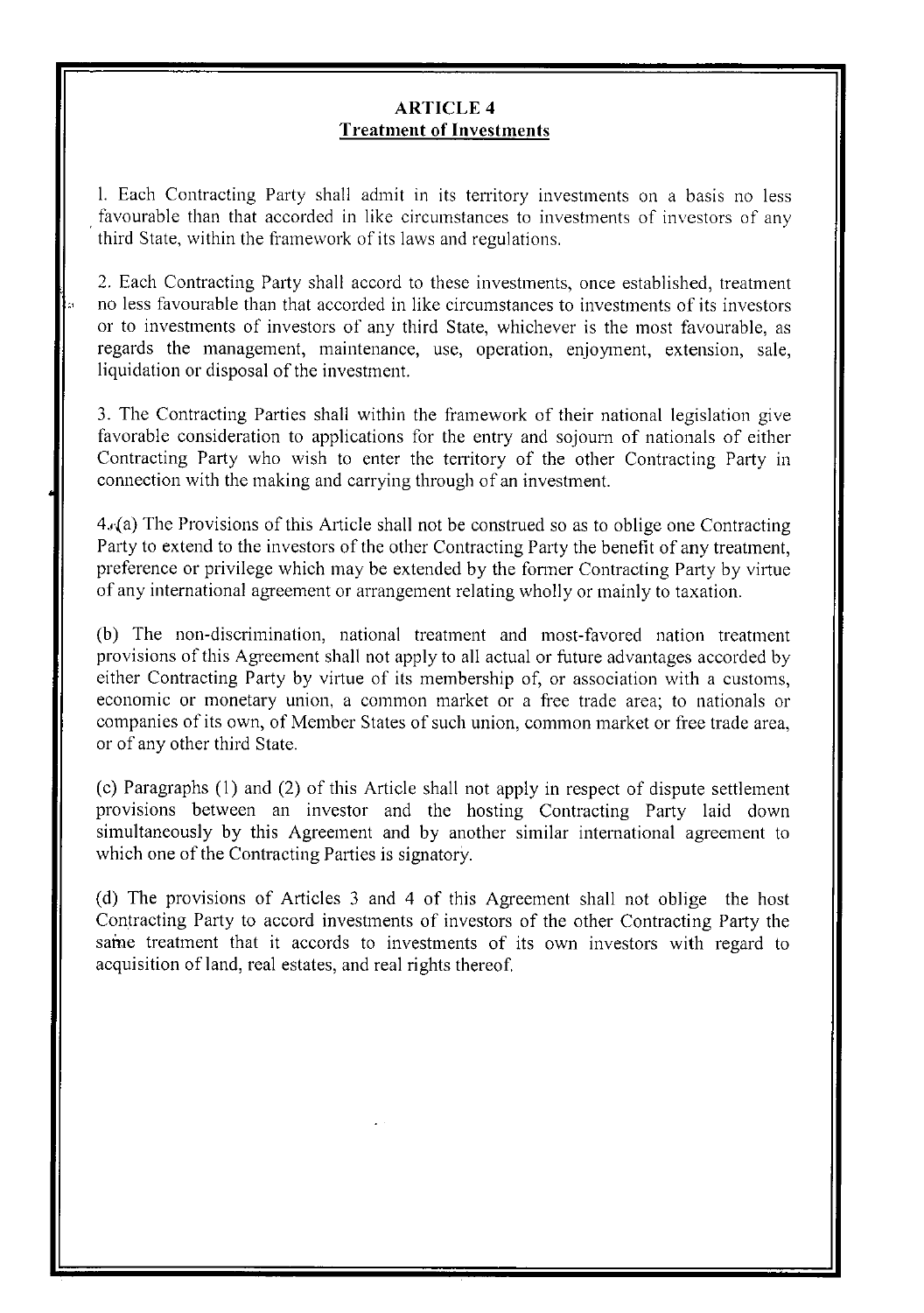# **ARTICLE 5 General Exceptions**

1. Nothing in this Agreement shall be construed to prevent a Contracting Party from . adopting, maintaining, or enforcing any non-discriminatory legal measures:

(a) designed and applied for the protection of human, animal or plant life or health, or the environment;

(b) related to the conservation of living or non-living exhaustible natural resources.

2. Nothing in this Agreement shall be construed:

( a) to require any Contracting Party to furnish or allow access to any information the disclosure of which it detennines to be contrary to its essential security interests;

(b) to prevent any Contracting Party from taking any actions that it considers necessary for the protection of its essential security interests,

(i) relating to the traffic in arms, ammunition and implements of war and to such traffic and transactions in other goods, materials, services and technology undertaken directly or indirectly for the purpose of supplying a military or other security establishment,

(ii) taken in time of war or other emergency in international relations, or

(iii) relating to the implementation of national policies or international agreements respecting the non-proliferation of nuclear weapons or other nuclear explosive devices; or

( c) to prevent any Contracting Party from taking action in pursuance of its obligations under the United Nations Charter for the maintenance of international peace and security.

## **ARTICLE 6 Expropriation and Compensation**

÷,

I. Investments shall not be expropriated, nationalized, dispossessed or subject, directly or indirectly, to measures of similar effects (hereinafter referred as expropriation) except for a public purpose, in a non-discriminatory manner, upon payment of prompt, adequate and effective compensation, and in accordance with due process of law and the general principles of treatment provided for in Article 4 of this Agreement.

2. Non-discriminatory legal measures designed and applied to protect legitimate public welfare objectives, such as health, safety and environment, do not constitute indirect expropriation.

 $\bar{\mathbf{r}}_k$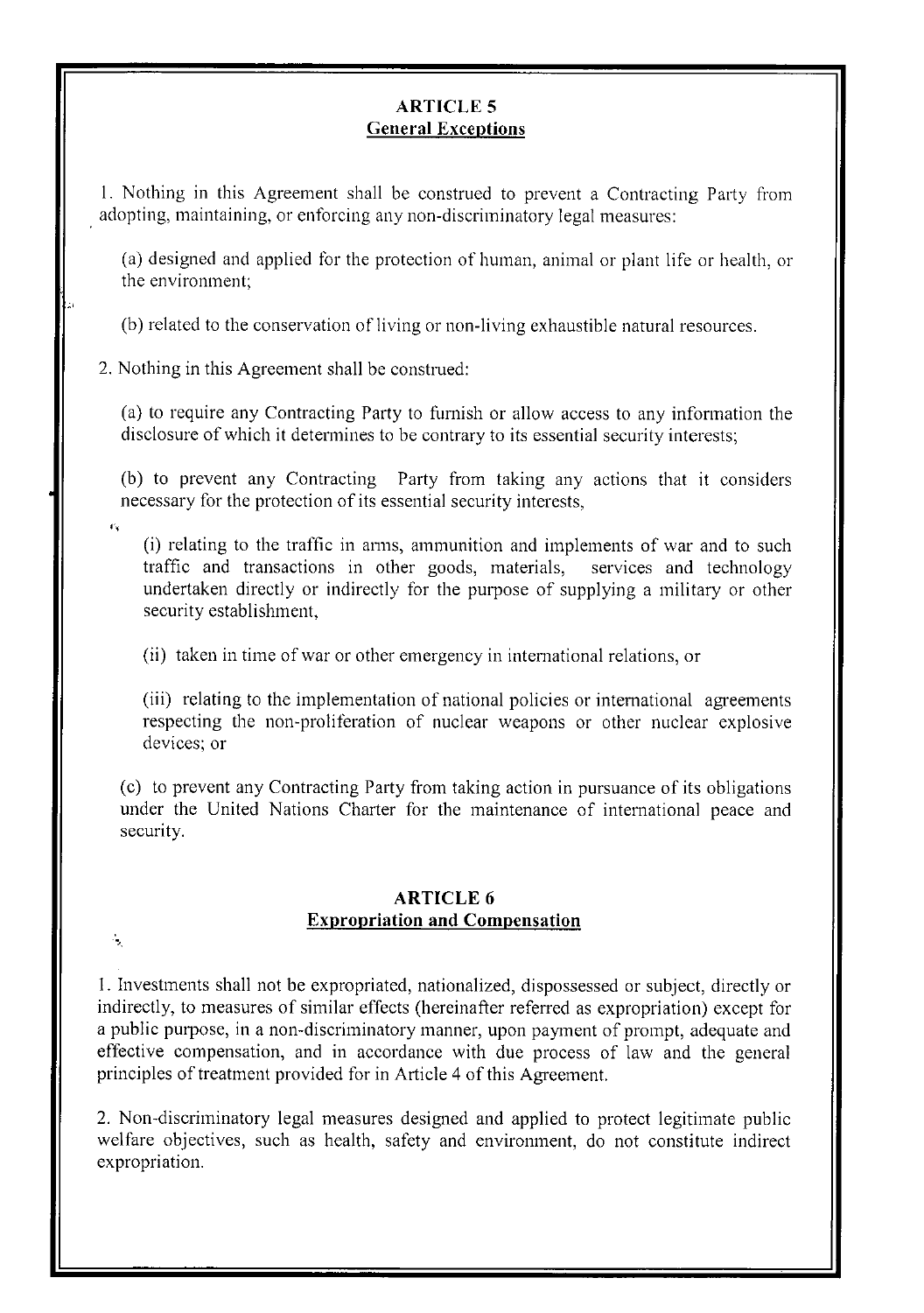3. Compensation shall be equivalent to the market value of the expropriated investment before the expropriation was taken or became public knowledge. Compensation shall be paid without delay and be freely transferable as described in paragraph 2 Article 8.

4.The market value shall be detennined in accordance with generally recognized principles of valuation and equitable principles taking into account, where appropriate, the capital invested, depreciation, capital already repatriated, replacement value, currency exchange rate movements and other relevant factors.

5. Compensation shall be payable in a freely convertible currency and in the event that payment of compensation is delayed, it shall include an appropriate interest rate from the date of expropriation until the date of payment.

# **ARTICLE 7 Compensation for Losses**

1. Investors of either Contracting Party whose investments suffer losses in the territory of the other Contracting Party owing to war, insurrection, civil disturbance or other similar events shall be accorded by such other Contracting Party treatment no less favourable than that accorded to its own investors or to investors of any third State, whichever is the most favourable treatment, as regards any measures it adopts in relation to such losses.

2. Without prejudice to paragraph (I) of this Article, investors of one Contracting Patiy who in any of the situations referred to in that paragraph suffer losses in the territory of the other Contracting Party resulting from:

(a) requisitioning of their property by its forces or authorities; or

(b) destruction of their property by its forces or authorities, which was not caused in combat action or was not required by the necessity of the situation;

shall be accorded restitution or compensation which in either case shall be prompt, adequate and effective. Resulting payments shall be freely convertible.

# **ARTICLE 8 Repatriation and Transfer**

1. Subject to its laws and regulations, each Contracting Party shall guarantee in good faith all transfers related to an investment to be made freely and without delay into and out of its territory. Such transfers include:

(a) the initial capital and additional amounts to maintain or increase investment,

(b) returns,

÷,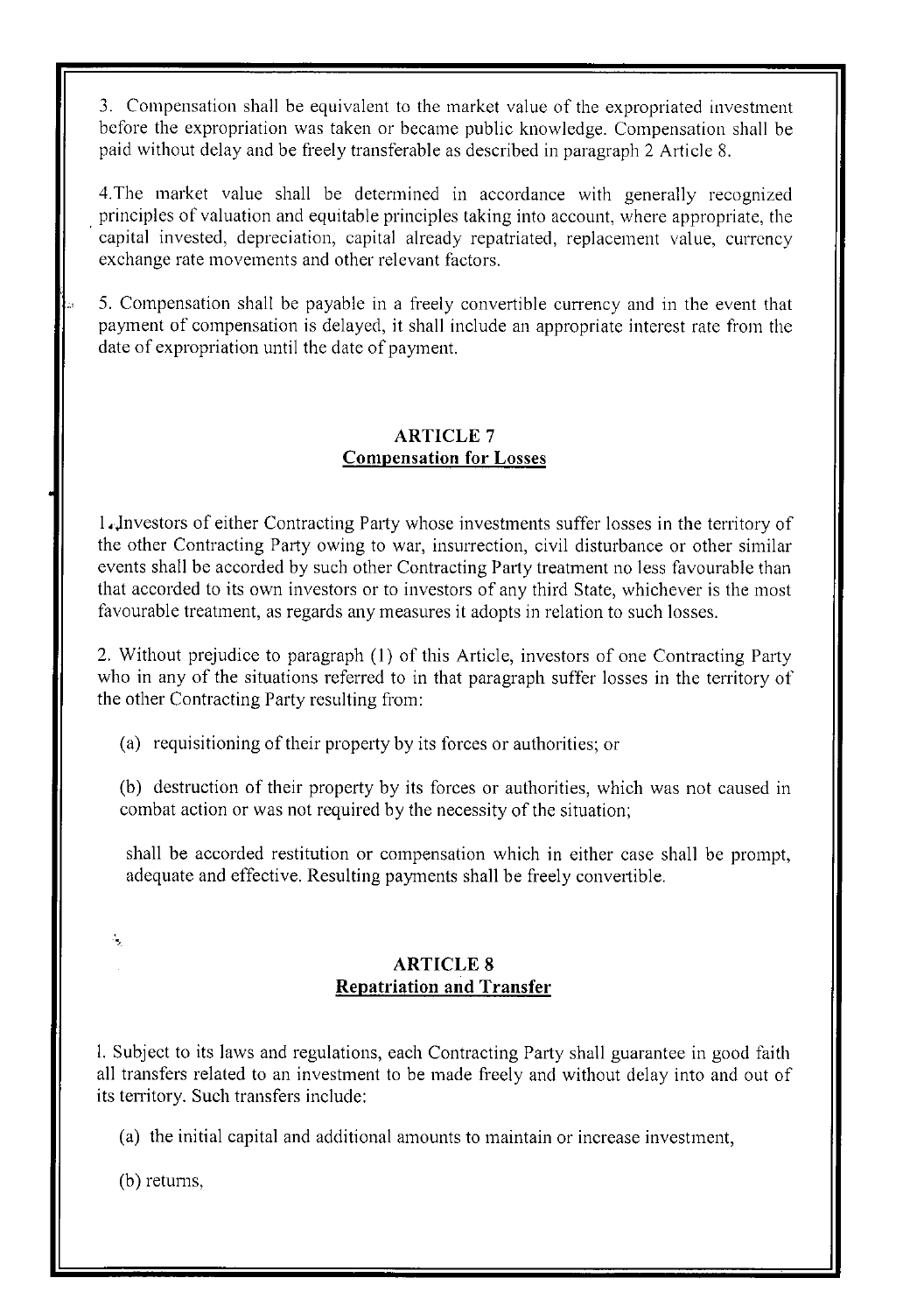(c) proceeds from the sale or liquidation of all or any part of an investment,

(d) compensation pursuant to Article 6 and 7,

(e) reimbursements and interest payments deriving from loans in connection with investments,

(t) salaries, wages and other remunerations received by the nationals of one Contracting Party who have obtained in the territory of the other Contracting Party the corresponding work permits related to an investment,

(g) payments arising from an investment dispute.

2. Transfers shall be made in the convertible currency in which the investment has been made or in any convertible currency at the rate of exchange in force at the date of transfer, unless otherwise agreed by the investor and the hosting Contracting Party.

3. Where, in exceptional circumstances, payments and capital movements cause or threaten to cause serious balance of payments difficulties, each Contracting Party may temporarily restrict transfers, provided that such restrictions are imposed on a nondiscriminatory and in good faith basis.

## **ARTICLE 9 Subrogation**

1. If a Contracting Party or its designated agency (the Insurer) makes a payment under an indemnity or guarantee against non-commercial risks it has assumed in respect of an investment in the territory of the other Contracting Party (the host Contracting Party),

the host Contracting Party shall recognize:

(a) the assignment to the Insurer by law or by legal transaction of part or all of the rights and claims resulting from such an investment;

(b) that the Insurer is entitled to exercise such rights and claims and shall assume all bubligations related to the investment by virtue of subrogation, to the same extent as its predecessor in title or the original investor; and

(c) the subrogated rights or claims shall not exceed the original rights or claims of such investor.

2. The Insurer shall be entitled in all circumstances to:

(a) the same treatment in respect of the rights and claims acquired and the obligations assumed by it by virtue of the assignment referred to in paragraph I above; and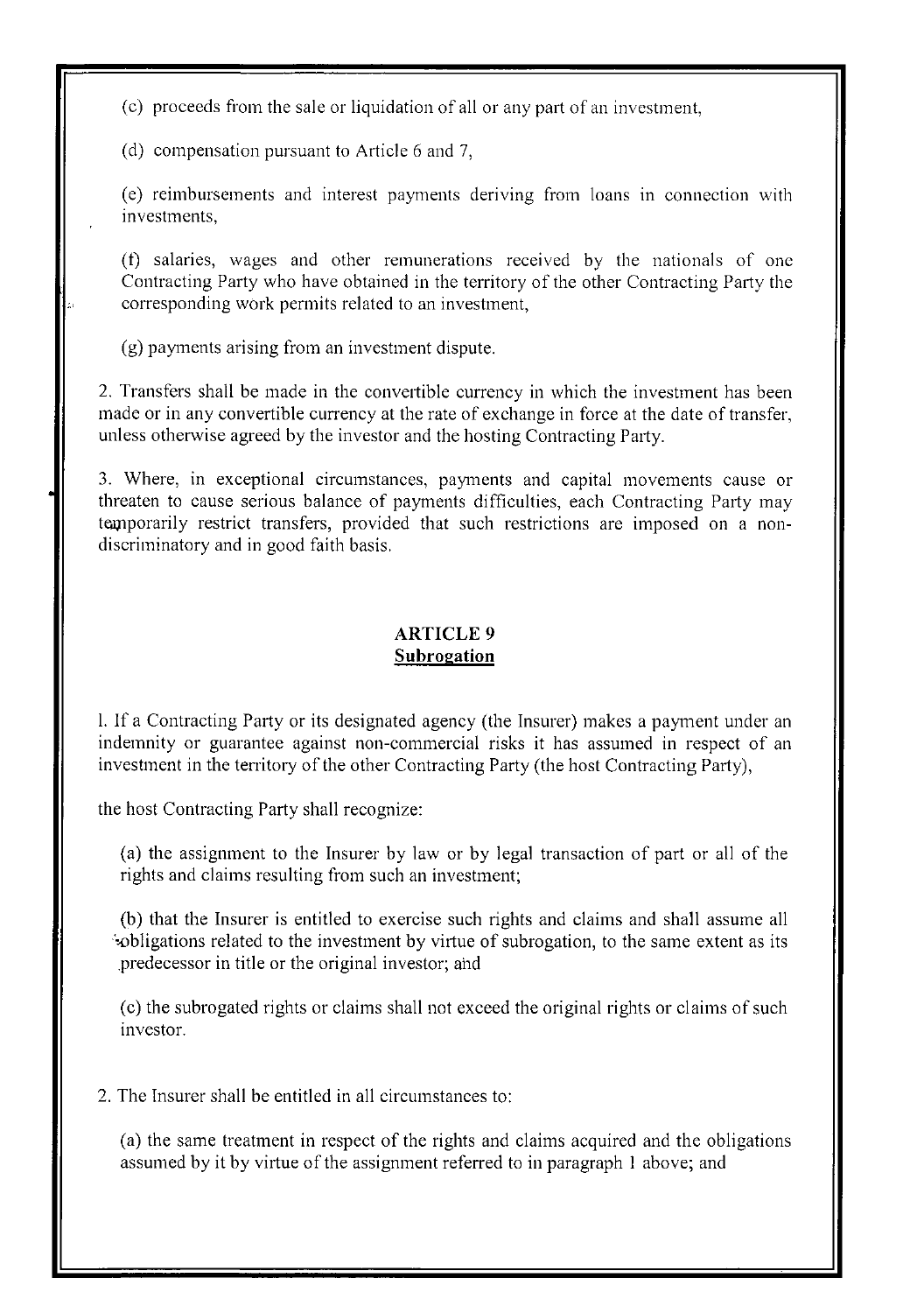(b) any payments received in pursuance of those rights and claims;

as the original investor was entitled to receive by virtue of this Agreement in respect of the investment concerned.

3. Without prejudice to the provisions of Article 8, any payments received in local currency by the Insurer in pursuance of the rights and claims acquired shall be freely available to the Insurer for the purpose of meeting any expenditure incurred in the territory of the host Contracting Party.

# **ARTICLE 10**

# **Settlement of Disputes Between One Contracting Party and Investors of the Other Contracting Party**

I. Disputes between one of the Contracting Parties and an investor of the other Contracting Party, in connection with his or her investment, shall be notified in writing, including detailed infonnation, by the investor to the recipient Contracting Party of the investment. As far as possible, the investor and the concerned Contracting Party shall endeavor to settle these disputes by consultations and negotiations in good faith.

2. If these disputes, cannot be settled in this way within six (6) months following the date of the written notification mentioned in paragraph 1, the disputes can be submitted, as the investor may choose, to:

(a) the competent court of the Contracting Party in whose territory the investment has been made,

or

(b) except as provided under paragraph 4 (a) and (b) of this Article, to:

(i) the International Center for Settlement of Investment Disputes (ICSID) set up by the " Convention on Settlement of Investment Disputes Between States and Nationals of other States", or

 $\mathcal{L}_{\rm{max}}$ 

(ii) an ad hoe arbitral tribunal established under the Arbitration Rules of Procedure of the United Nations Commission for International Trade Law (UNCITRAL).

3. Once the investor has submitted the dispute to one or the other of the dispute settlement forums mentioned in paragraph 2 of this Article, the choice of one of these forums shall be final.

4. Notwithstanding the provisions of paragraph 2 of this Article;

(a) only the disputes arising directly out of investment activities which have obtained necessary permission, if there is any pennission required, in confonnity with the relevant legislation of the host Contracting Party on foreign capital, and that effectively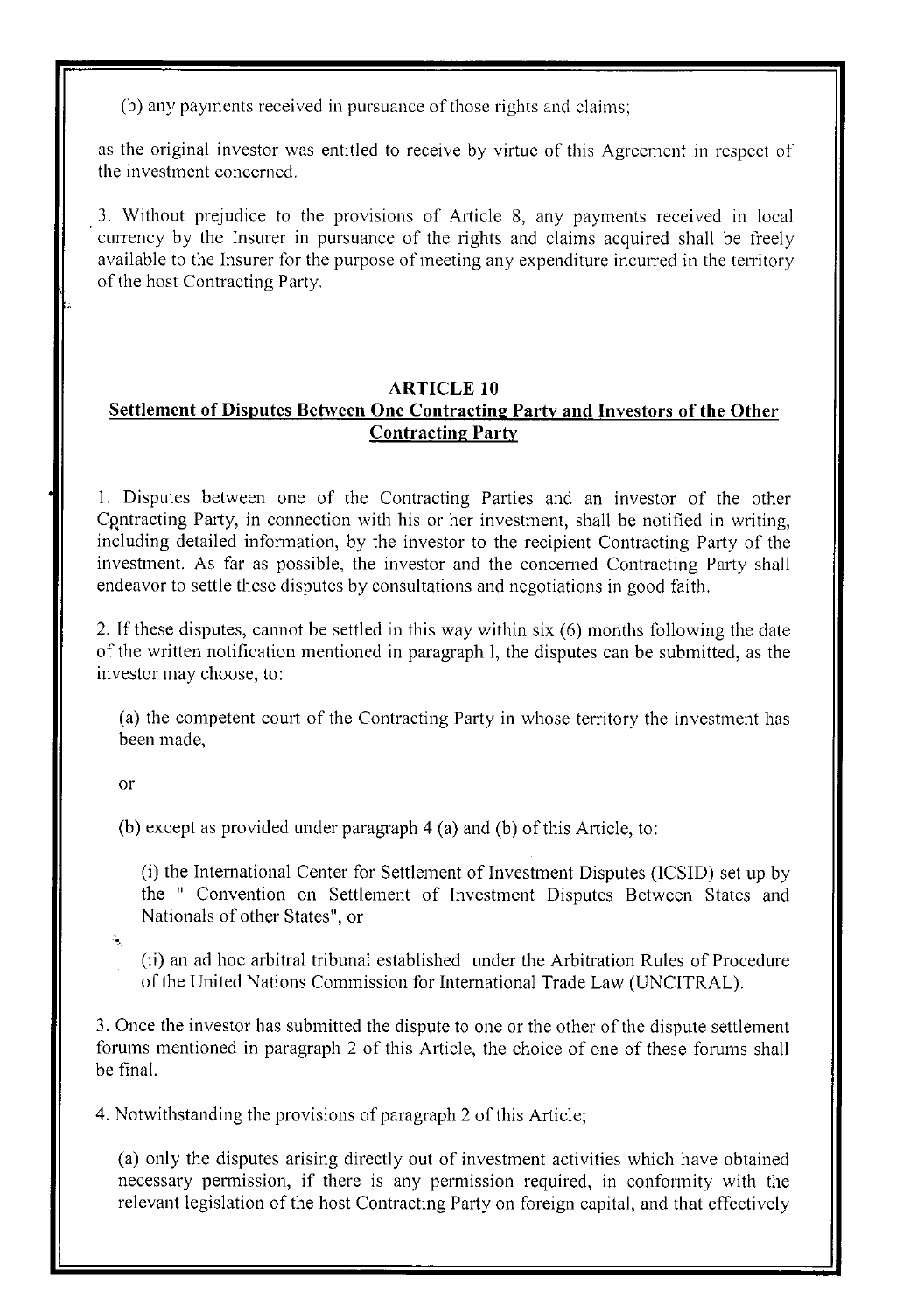started shall be subject to the jurisdiction of the International Center for Settlement of Investment Disputes (ICSID) or any other international dispute settlement mechanism as agreed upon by the Contracting Parties;

(b) the disputes, related to the property and real rights upon the real estates within the territory of the Republic of Turkey are totally under the jurisdiction of the Turkish courts and therefore shall not be submitted to jurisdiction of the International Center for Settlement of Investment Disputes (ICSID) or any other international dispute settlement mechanism; and

(c) In the implementation of Article 64 of the "Convention on the Settlement of Investment Disputes between States and Nationals of other States", the following provision shall apply:

The Republic of Turkey shall not accept the referral of any disputes arising between the Republic of Turkey and any other Contracting State concerning the interpretation or application of "Convention on the Settlement of Investment Disputes between States and Nationals of other States", which is not settled by negotiation, to the International Court of Justice.

5. The arbitral tribunal shall take its decisions in accordance with the provisions of this Agreement, the laws and regulations of the Contracting Party involved in the dispute on which territory the investment is made (including its rules on the conflict of laws) and the relevant principles of international law as accepted by both Contracting Parties.

6. The arbitration awards shall be final and binding for all parties in dispute. Each Contracting Party commits itself to execute the award according to its national law.

#### **ARTICLE 11 Denial of Benefits**

1. A Contracting Party may deny the benefits of this Agreement to an investor of the other Contracting Party that is a company of such other Contracting Party and to investments of such investor if the company has no substantial business activities in the territory of the Contracting Party under whose law it is constituted or organized, and investors of a non-Contracting Party or investors of the denying Contracting Party, own or control the company.

2. The denying Contracting Party shall, to the extent practicable, notify the other Contracting Party before denying the benefits.

÷,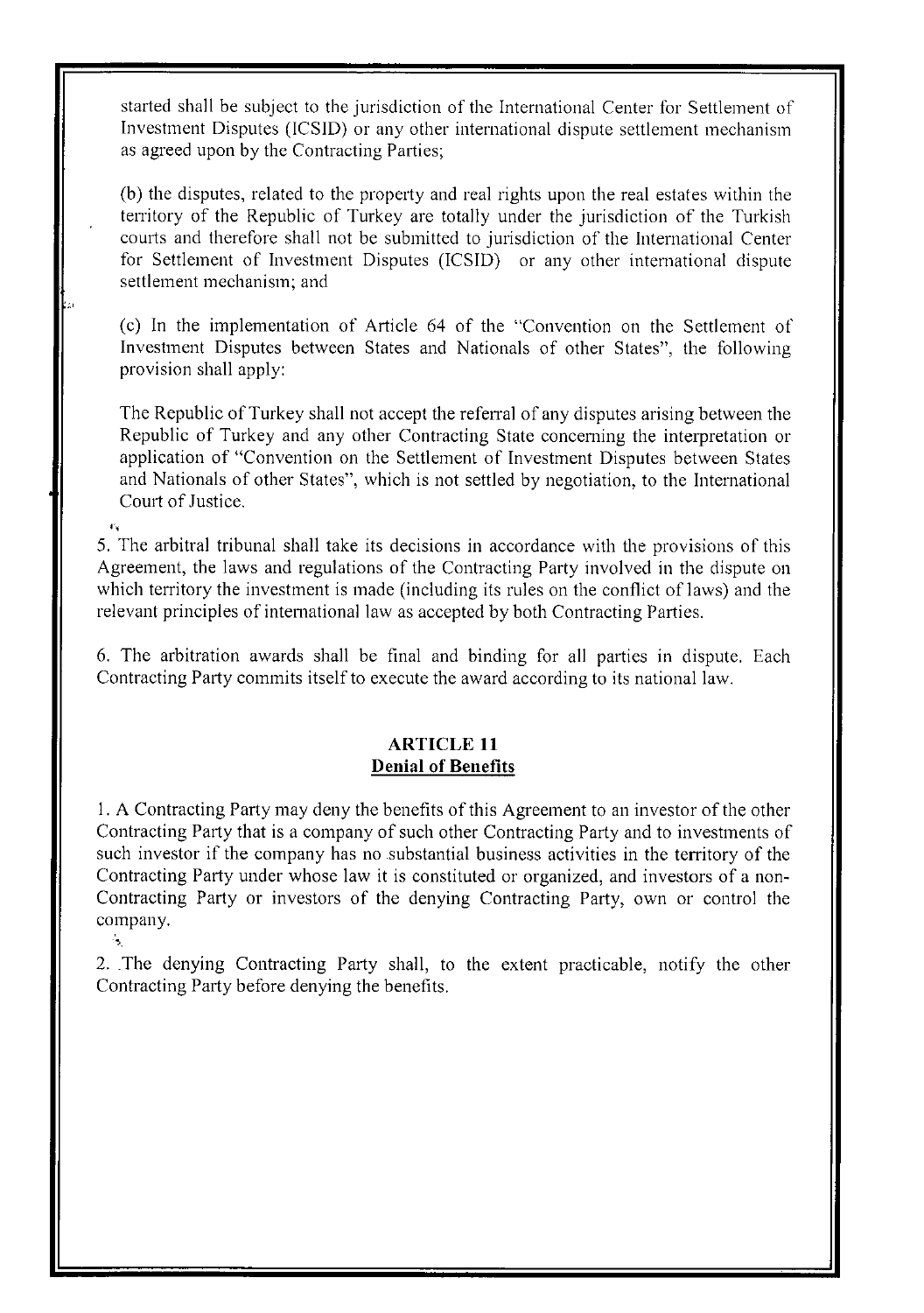## **ARTICLE 12 Settlement of Disputes Between The Contracting Parties**

I. The Contracting Parties shall seek in good faith and a spirit of cooperation a rapid and equitable solution to any dispute between them concerning the interpretation or application of this Agreement. In this regard, the Contracting Parties agree to engage in direct and meaningful negotiations, upon exchange of the written notifications to arrive at such solutions. If the Contracting Parties cannot reach an agreement within six (6) months after the beginning of disputes between themselves through the foregoing procedure, the disputes may be submitted, upon the request of either Contracting Party by diplomatic channels, to an arbitral tribunal of three members.

2. Within two (2) months of receipt of a request, each Contracting Party shall appoint an arbitrator. The two arbitrators shall select a third arbitrator as Chainnan, who is a national of a third State. In the event either Contracting Party fails to appoint an arbitrator within the specified time, the other Contracting Party may request the President of the International Court of Justice to make the appointment.

3. If both arbitrators cannot reach an agreement about the choice of the Chairman within two (2) months after their appointment, the Chairman shall be appointed upon the request of either Contracting Party by the President of the International Court of Justice.

4. If, in the cases specified under paragraphs (2) and (3) of this Article, the President of the International Court of Justice is prevented from carrying out the said function or if he is a national of either Contracting Party, the appointment shall be made by the Vice-President, and if the Vice-President is prevented from carrying out the said function or if he is a national of either Contracting Party, the appointment shall be made by the most senior member of the Court who is not a national of either Contracting Party.

5. The tribunal shall have three (3) months from the date of the selection of the Chainnan to agree upon rules of procedure consistent with the other provisions of this Agreement. In the absence of such agreement, the tribunal shall request the President of the International Court of Justice to designate rules of procedure, taking into account generally recognized rules of international arbitral procedure.

6. Unless otherwise agreed, all submissions shall be made and all hearings shall be completed within eight (8) months of the date of selection of the Chairman, and the tribunal shall render its decision within two (2) months after the date of the final submissions or the date of the closing of the hearings, whichever is later. The arbitral tribunal shall reach its decisions, which shall be final and binding, by a majority of votes. Arbitral Tribunal shall reach its decision on the basis of this Agreement and in accordance with international law applicable between the Contracting Parties.

7. Expenses incurred by the Chainnan, the other arbitrators, and other costs of the proceedings shall be paid for equally by the Contracting Parties. The tribunal may, however, at its discretion, decide that a higher proportion of the costs be paid by one of the Contracting Parties.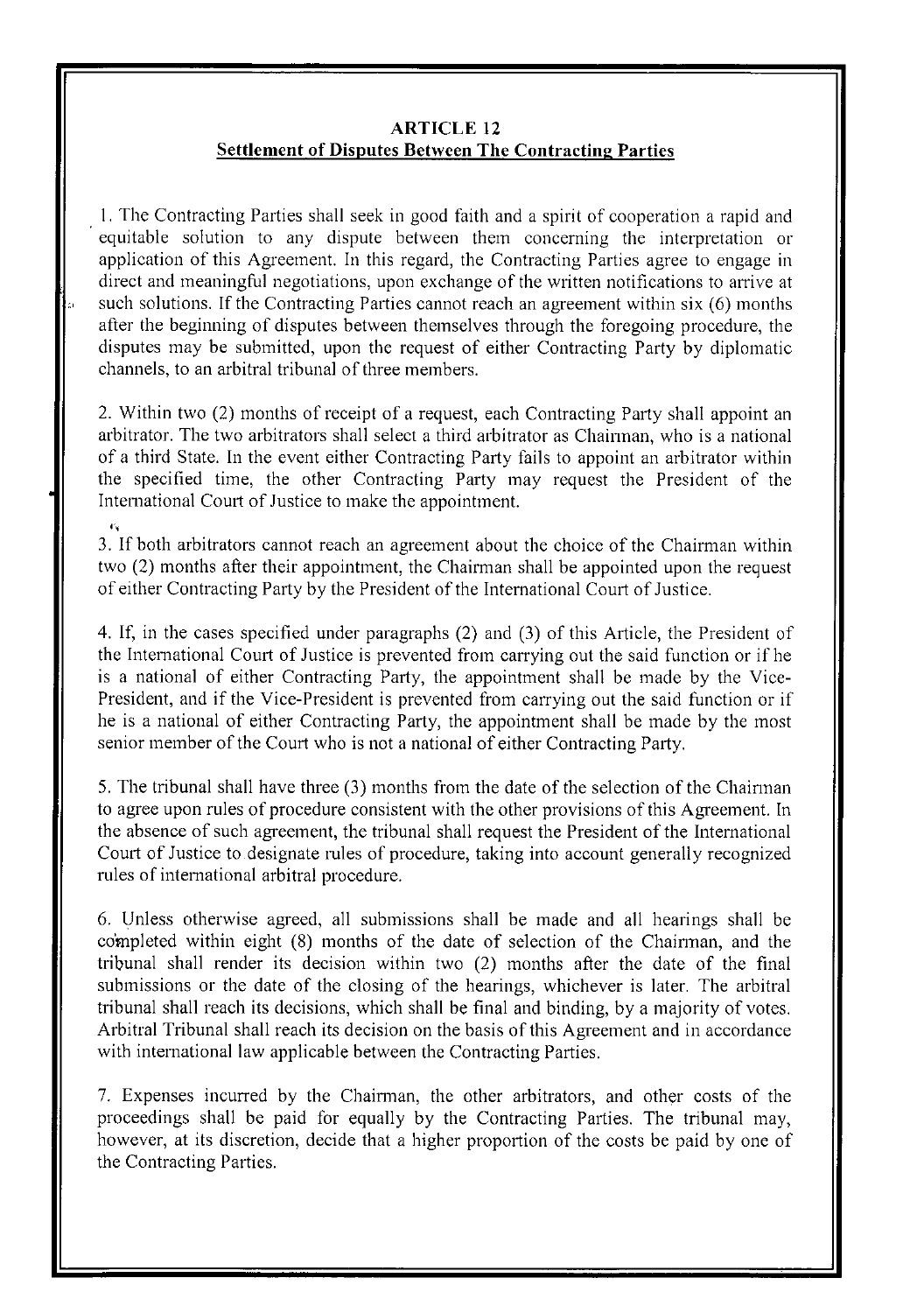8. A dispute shall not be submitted to an international arbitral tribunal under the provisions of this Article, if a dispute on the same matter has been brought before another international arbitral tribunal under the provisions of Article 10 and is still before the tribunal. This will not impair the engagement in direct and meaningful negotiations between both Contracting Parties.

## **ARTICLE 13 Annex on Expropriation**

The Annex on Expropriation shall form an integral part of this Agreement.

# **ARTICLE 14 Entry into Force, Duration, Amendment and Termination**

I. This Agreement shall enter into force on the date of last notification by the Contracting Parties, in writing and through diplomatic channels, of the completion of the respective internal legal procedures necessary to that effect.

2. This Agreement shall remain in force for a period of fifteen ( 15) years and shall continue in force unless tenninated in accordance with paragraph 4 of this Article.

3. This Agreement may be amended by mutual written consent of the Contracting Parties at any time. The amendments shall enter into force in accordance with the same legal procedure prescribed under the first paragraph of the present Article.

4. Either Contracting Party may, by giving one year's prior written notice to the other Contracting Party, tenninate this Agreement at the end of the initial fifteen-year period or at any time thereafter.

5. With respect to investments made or acquired prior to the date of termination of this Agreement and to which this Agreement otherwise applies, the provisions of all of the other Ariicles of this Agreement shall thereafter continue to be effective for a further period of ten (10) years from such date of termination.

े.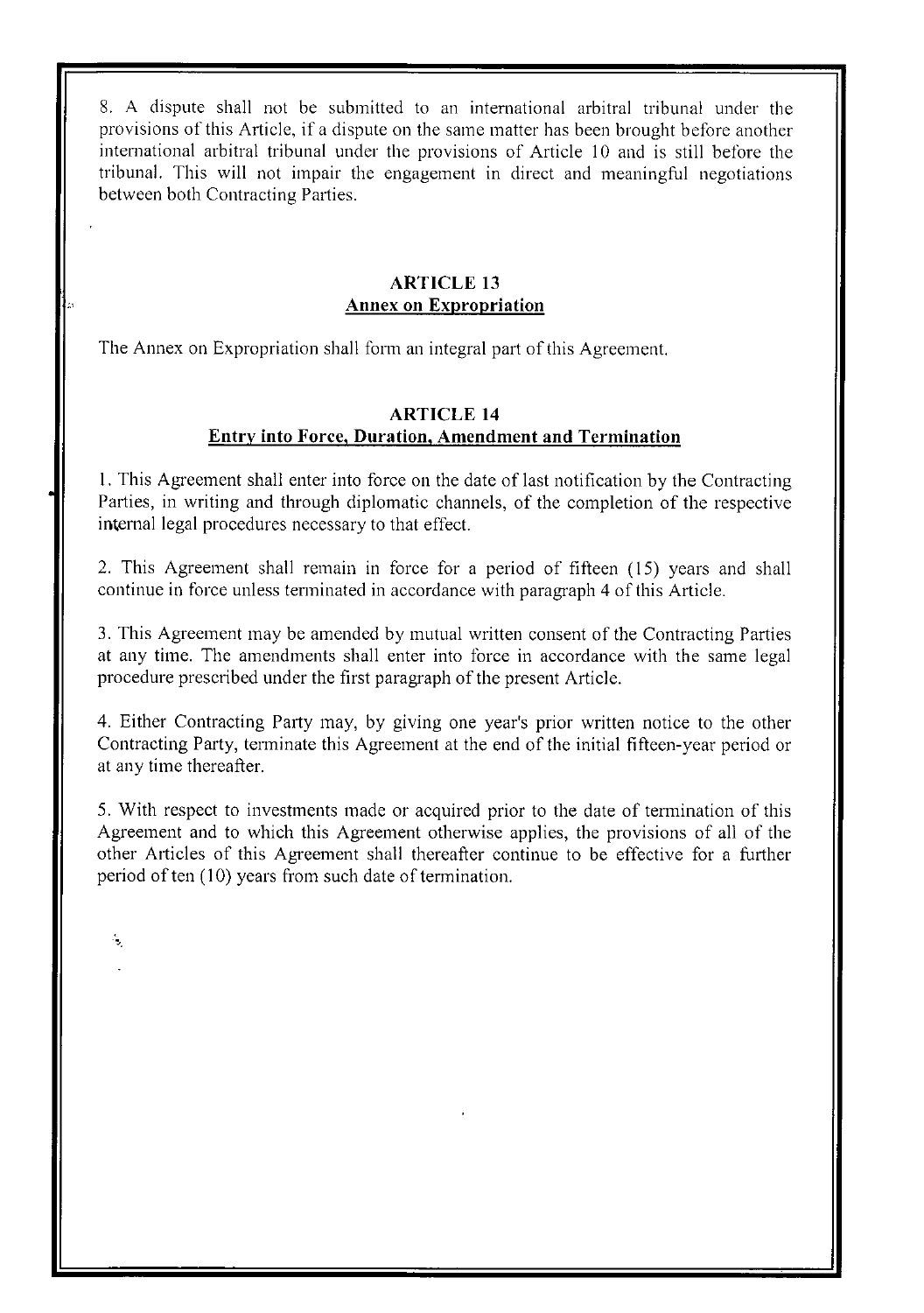**IN** WITNESS WHEREOF, the undersigned representatives, duly authorized thereto by their respective Governments, have signed this Agreement.

DONE in duplicate at Ankara on 11/12/2013 in Turkish, French and English languages, all texts being equally authentic.

In case of any divergence of interpretation, the English text shall prevail.

# **FOR THE GOVERNMENT OF THE REPUBLIC OF TURKEY**

''

٠,

*o.* 

**Zafer CAĞLAYAN Minister of Economy** 

#### **FOR THE GOVERNMENT OF THE REPUBLIC OF BENIN**

**Nassirou BAKO-ARIFARI** 

**Minister of Foreign Affairs, African Integration, Francophonie and Beninese Abroad**